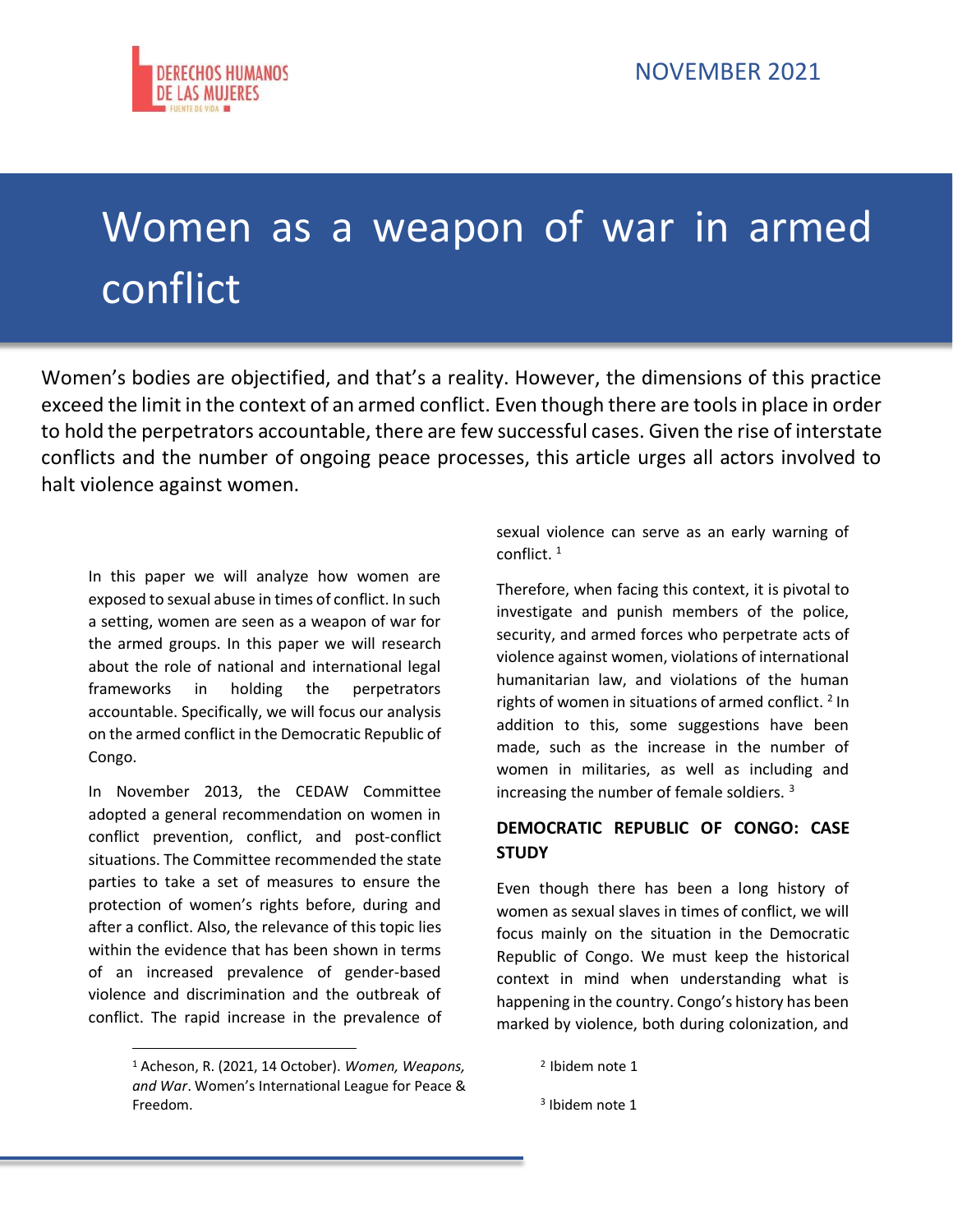

back then, this laid the foundation for ongoing human rights violations. Therefore, the country has experienced a bloody historical past, under the Belgian colonial rule, as well as in the post-colonial context, led by dictators.

Unfortunately, the impact of these actions over women has been very profound. According to the Officer of the High Commissioner of United Nations Human Rights, "*rape and other forms of sexual violence can constitute war crimes, crimes against humanity or a constitutive act with respect to genocide*". The resolution points at the culture of impunity that surrounds sexual violence in conflict zones and allows rapists to walk without fear of punishment. Sex slavery and rape have been used as a tactic of war by armed groups in the country during 5 years of conflict (2013-2017) in a brutal and calculated way. Even though the UN Resolution 1820 (2008) was passed, which aimed at reducing sexual violence and holding the perpetrators accountable its efficiency remains doubtful in countries such as the Democratic Republic of Congo (DRC), which is considered as the center of sexual violence, in Liberia and the Darfur region of Sudan. In fact, Major-General Patrick Cammaert, former commander of UN peacekeeping forces in the eastern Congo alludes to the urgency of this matter by stating the following "*It has probably become more dangerous to be a woman than a soldier in armed conflict"<sup>4</sup>*

The most straightforward response to a case of sexual assault would be reaching out for legal help and reporting the case to the security forces or some state body. However, contacting any professional in such a context, after having gone through a psychologically harmful experience, is very challenging.

An added obstacle is the impediment related to the cultural context. In many cultures around the world, women's honor is defined around sexuality. One of the consequences of this is that, after being sexually harassed, women are considered as inapt for marriage, because they are seen as dishonored. In such a situation, victims tend to be rejected by their own families because they represent a source of shame. In fact, children who are born out of rapes are usually abandoned because of their mixed ethnicity.<sup>5</sup>

What's more, article 448 of the Congolese Family Code states that women should obtain the authorization of the husband to bring their cases to court. In practice, however, many husbands washed their hands of the violence his wife has suffered in the first place, and refuse to support them when they were raped, which constituted a serious obstacle to justice.<sup>6</sup>

Lawyers claim that it should be inconceivable for the perpetrators to walk free and suffer no consequences whatsoever. "*If they are not arrested right now and [taken into custody], no victims will have the will to seek justice and that makes justice inaccessible",* asserts Paul Amédée Moyenzo, commander and member from the Unit for Rapid Intervention and Suppression of Sexual Violence against Women and Children at the Democratic Republic of Congo.<sup>7</sup>

An additional factor that could obstruct victims in approaching the judicial system is the geographical

<sup>4</sup> Redaction (2021, 14 October). *Rape: Weapon of war*. United Nations Human Rights Office of the High Commissioner.

<sup>5</sup> Koepp, M. (2021, 14 October). *Rape as a weapon of war: An analysis of the impunity of perpetrators of* 

*sexual violence in the DCR.* Global Campus of Human Rights.

<sup>6</sup> ibidem note 5

<sup>7</sup> Ibidem note 4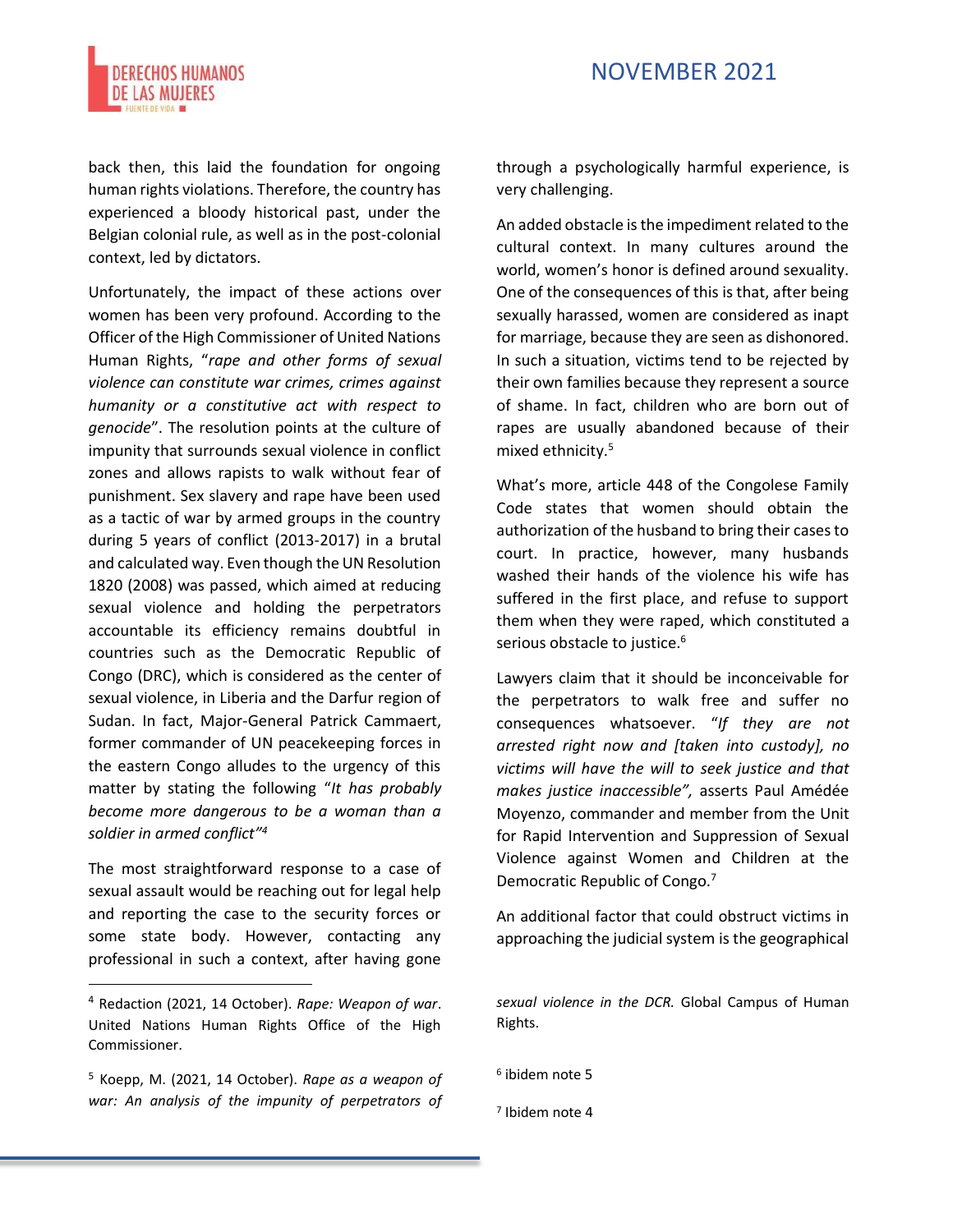

accessibility of the courts, in addition to the economic expenses. Most of the Congolese women are not familiar with the rule of law in force, and the possibilities they have to access justice. Furthermore, they remark the slowness and malfunctioning of the justice system, as well as a lack of human, material, and financial resources.

#### **LEGAL FRAMEWORK FOR THE PROTECTION OF VICTIMS**

Formerly, rape in wartime was prohibited in war legislations such as in Article 44 of the 1863 Lieber Code and in the Hague Regulations of 1899 and 1907. However, the issue was not seriously addressed before the drafting of the Four Geneva Conventions (GC) and their additional protocols, following the Second World War. Article 3, common to the four Geneva Conventions, condemns sexual violence by claiming the following: "*rape and sexual violence can be considered as torture as well as an outrage upon personal dignity".*

Nevertheless, some of the articles of the Geneva Conventions were criticized on the grounds of being too broad and not being implemented effectively, since women continue to remain without protection in armed conflicts. The main problem stems from the lack of concepts such as rape or sexual violence in some constitutions in Africa and Asia. Therefore, the need for a definition of sexual violence by international criminal courts is crucial in order to put an end to the impunity for rapists and provide reparation for the victims.

The International Criminal Court of ex-Yugoslavia (TPIY) and the International Criminal Court of Rwanda laid the foundation for a more efficient prosecution of these crimes. Posteriorly, the Security Council passed three more resolutions, one of them about sexual violence in conflict, which helped widen the mechanisms used by the UN to prevent the usage of sexual violence, to improve the investigations and fight against impunity.

During the Rwanda genocide of 1994, a remarkable landmark was the *Akayesu case* under the International Criminal Tribunal Rwanda. In this case, the accused was a Hutu communal leader who had witnessed sexual violence including sexual mutilation of women. Despite his political role, he did not take any measures to prevent or punish rapists. In fact, he was accomplice of the sexual violence perpetrated.

Another case in point took place during the Balkans War in Europe. In The War of Bosnia there was a systematic use of sexual violence as a tool to carry out this ethnic violence. The legal proceeding that derived from this conflict led to the condemnation of sexual violence being used in a war context and the judicialization of sexual violence as a weapon of war.<sup>8</sup> The Tribunal considered that the systematic nature of sexual violence was part of a widespread attack on the Bosnian Muslim women.

One of the mechanisms used to combat sexual violence in the conflict in the Democratic Republic of Congo was the National Strategy to Combat Gender-Based Violence (SNVGB). The goal of this procedure, set in 2011, was to strengthen the prevention, protection, and response capacities. The action plan focused on sexual violence in the east of the country, by collecting data and information. Its 5 pillars implied the strengthening of law enforcement mechanisms, combating impunity; preventing and protecting the victims; the reform of the security and justice system; care for victims (socio-economic reintegration and community recovery) and data and information management. The United Nations has supported

<sup>8</sup> Lara, P. (2021, 19 october). *Las mujeres, armas de guerra en los conflictos*. Fundación Mujeres por África.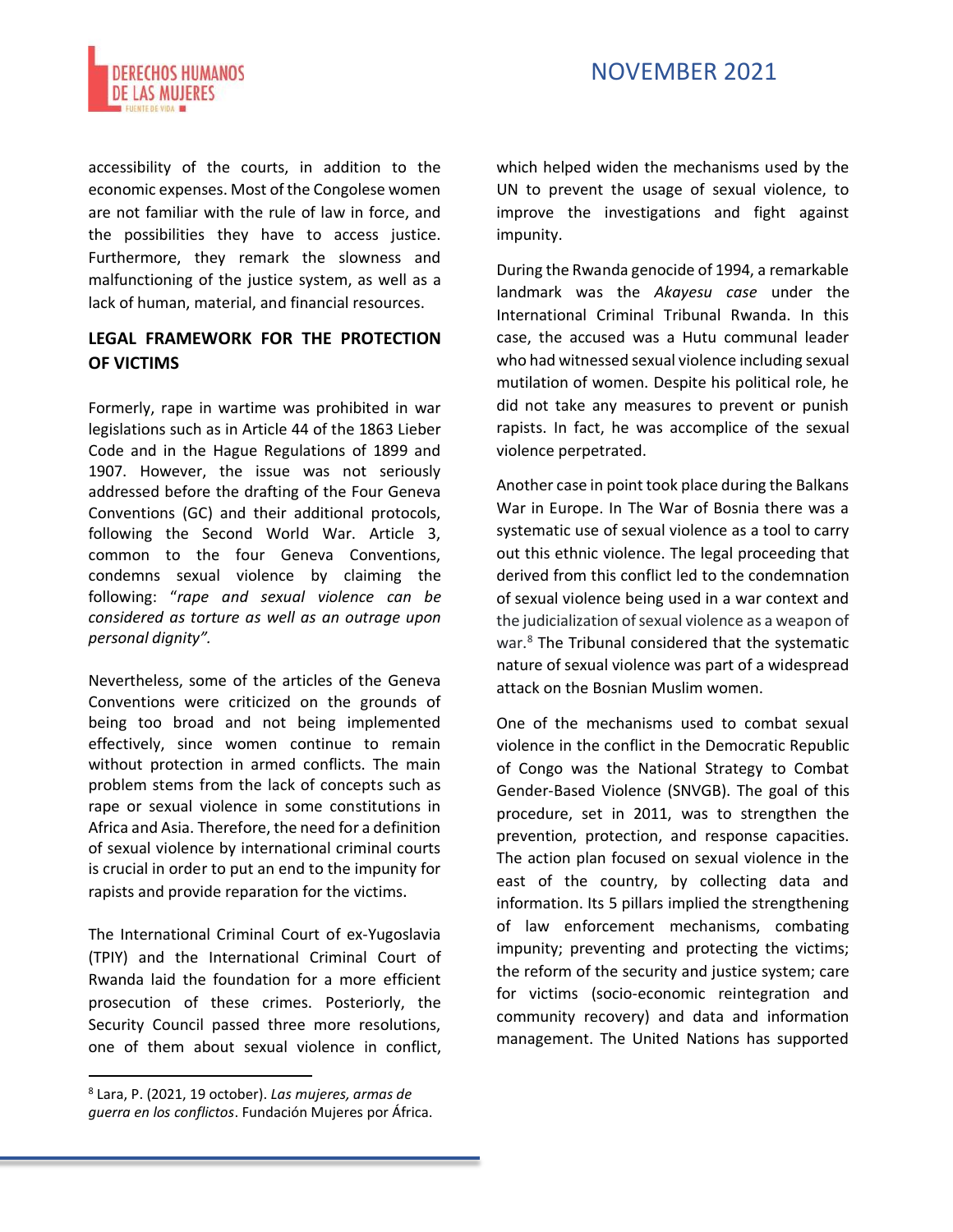

this project, especially through financial support from the United Nations Population Fund (UNFPA), as well as UNDP, UNHCR, UN Gender Office, UNICEF and UNFPA. We should note, however, that in recent years there have been some improvements, such as some group commanders being convicted and sentenced to life imprisonment for crimes against humanity, which include rape and sexual slavery. Also, state actors (103 members of the national armed forces and some members from the national police), as well as non-state actors, have been convicted.<sup>9</sup>

Armed conflicts are one of the scenarios in which women are more vulnerable, since they are exposed to sexual violence in a continued manner, further deepening the wounds (both psychological and physical) that war causes, and it creates incurable scars. Even though advances in the national, as well as the international legal framework have been notified, alongside notable achievements by the United Nations and its agencies, the prevalence of impunity leads to undesirable results. By educating women about what their rights are and ensuring that they have access to a legal counsel, a lawyer or a court, that is already an important step forward. For this, of course, women should feel accompanied throughout this process and should receive their families' support. Furthermore, the presence of a court that they can reach out to in war crimes, as well as a special criminal court, will help survivors get the justice they deserve and hold the perpetrators accountable.

#### Author: **Noelia Gómez Bosqued**, ANUE's team

Violence in Conflict [https://www.un.org/sexualviolenceinconflict/countries](https://www.un.org/sexualviolenceinconflict/countries/democratic-republic-of-the-congo/) [/democratic-republic-of-the-congo/](https://www.un.org/sexualviolenceinconflict/countries/democratic-republic-of-the-congo/)

<sup>9</sup> United Nations. (2021, 3 November). *Democratic Republic of the Congo.* Office of the Special Representative of the Secretary-General on Sexual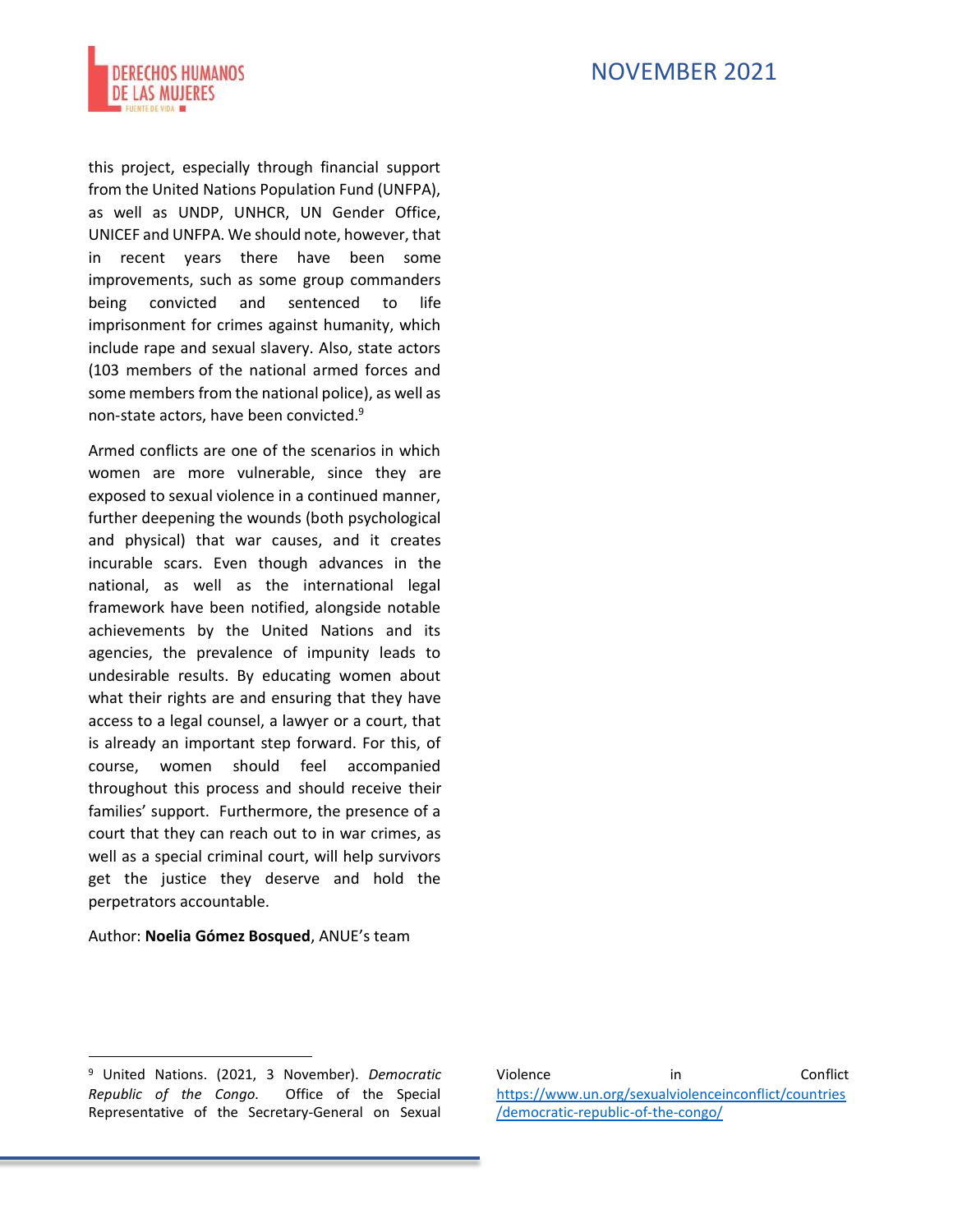

#### *References*

Acheson, R. (2021, 14 October). *Women, Weapons, and War*. Women's International League for Peace & Freedom. [https://www.un.org/disarmament/wp](https://www.un.org/disarmament/wp-content/uploads/2018/07/Publication_Women-weapons-and-war.pdf)[content/uploads/2018/07/Publication\\_Women](https://www.un.org/disarmament/wp-content/uploads/2018/07/Publication_Women-weapons-and-war.pdf)[weapons-and-war.pdf](https://www.un.org/disarmament/wp-content/uploads/2018/07/Publication_Women-weapons-and-war.pdf)

Human Rights Watch. (2021, 14 October). *Central African Republic: Sexual Violence as a Weapon of*  War. [Video]. Youtube. [https://www.hrw.org/news/2017/10/05/central](https://www.hrw.org/news/2017/10/05/central-african-republic-sexual-violence-weapon-war)[african-republic-sexual-violence-weapon-war](https://www.hrw.org/news/2017/10/05/central-african-republic-sexual-violence-weapon-war)

Koepp, M. (2021, 14 October). *Rape as a weapon of war: An analysis of the impunity of perpetrators of sexual violence in the DCR.* Global Campus of Human Rights. [https://repository.gchumanrights.org/bitstream/h](https://repository.gchumanrights.org/bitstream/handle/20.500.11825/1791/Koepp%20Manon.pdf?sequence=1&isAllowed=y) [andle/20.500.11825/1791/Koepp%20Manon.pdf?](https://repository.gchumanrights.org/bitstream/handle/20.500.11825/1791/Koepp%20Manon.pdf?sequence=1&isAllowed=y) [sequence=1&isAllowed=y](https://repository.gchumanrights.org/bitstream/handle/20.500.11825/1791/Koepp%20Manon.pdf?sequence=1&isAllowed=y)

Lara, P. (2021, 19 October). *Las mujeres, armas de guerra en los conflictos*. Fundación Mujeres por África.

[https://mujeresporafrica.es/mxa\\_estudia/las](https://mujeresporafrica.es/mxa_estudia/las-mujeres-armas-de-guerra-en-los-conflictos/)[mujeres-armas-de-guerra-en-los-conflictos/](https://mujeresporafrica.es/mxa_estudia/las-mujeres-armas-de-guerra-en-los-conflictos/)

Linde, P. (2021, 14 October). *La violación como arma de guerra*. El País. https://elpais.com/elpais/2014/05/29/planeta fut [uro/1401385514\\_906945.html](https://elpais.com/elpais/2014/05/29/planeta_futuro/1401385514_906945.html)

Redaction (2021, 14 October). *Rape: Weapon of war*. United Nations Human Rights Office of the **Published by: With the support of:**



**Asociación para las Naciones Unidas** en España **United Nations Association of Spain**  High Commissioner.

[https://www.ohchr.org/en/newsevents/pages/rap](https://www.ohchr.org/en/newsevents/pages/rapeweaponwar.aspx) [eweaponwar.aspx](https://www.ohchr.org/en/newsevents/pages/rapeweaponwar.aspx)

United Nations. (2021, 3 November). *Democratic Republic of the Congo.* Office of the Special Representative of the Secretary-General on Sexual Violence in Conflict [https://www.un.org/sexualviolenceinconflict/cou](https://www.un.org/sexualviolenceinconflict/countries/democratic-republic-of-the-congo/) [ntries/democratic-republic-of-the-congo/](https://www.un.org/sexualviolenceinconflict/countries/democratic-republic-of-the-congo/)